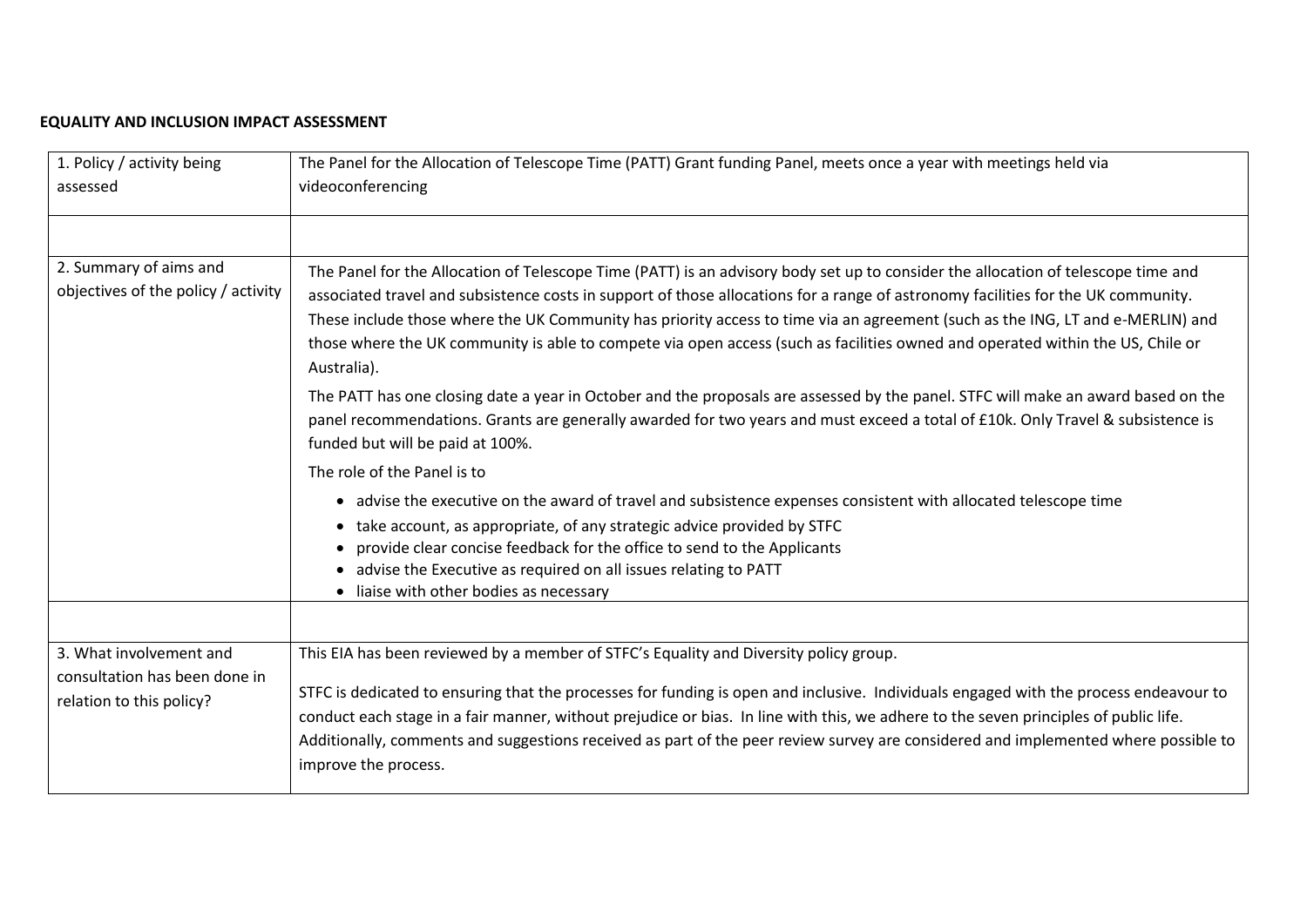|                                                             | For Applicants:<br>The annual call for PATT is advertised on the STFC website<br>$\bullet$<br>The call text and guidance clearly state the eligibility and assessment criteria and links to the Research Grants Handbook<br>The STFC website conforms to accessibility requirements for websites, including the ability to adjust the text size or use a text<br>reader on the page<br>STFC will provide support to Applicants throughout the process, from pre-submission through to the outcome                                                                                                                                                                  |  |  |  |
|-------------------------------------------------------------|--------------------------------------------------------------------------------------------------------------------------------------------------------------------------------------------------------------------------------------------------------------------------------------------------------------------------------------------------------------------------------------------------------------------------------------------------------------------------------------------------------------------------------------------------------------------------------------------------------------------------------------------------------------------|--|--|--|
|                                                             |                                                                                                                                                                                                                                                                                                                                                                                                                                                                                                                                                                                                                                                                    |  |  |  |
|                                                             | For Panel Members:                                                                                                                                                                                                                                                                                                                                                                                                                                                                                                                                                                                                                                                 |  |  |  |
|                                                             | STFC staff will work with the Panel Chair to agree approaches that are designed to minimise opportunities for bias and improve<br>$\bullet$<br>the transparency of decision-making<br>STFC enable participation for people with alternative work patterns, including reduced working hours<br>STFC will provide appropriate breaks when required<br>$\bullet$<br>STFC will endeavour to reach an appropriate gender balance. The current Panel comprises 67% Female, 33% Male, whereas last<br>year the balance was 33% Female, 67% Male<br>Panel members are asked to inform STFC if they have any additional needs to enable participation at the teleconference |  |  |  |
|                                                             | For STFC staff<br>All STFC staff involved in the process will receive training in unconscious bias to raise awareness of conditions that may impact<br>upon their decision making.                                                                                                                                                                                                                                                                                                                                                                                                                                                                                 |  |  |  |
|                                                             |                                                                                                                                                                                                                                                                                                                                                                                                                                                                                                                                                                                                                                                                    |  |  |  |
| 4. Who is affected by the<br>policy/funding activity/event? | Anyone who applies for a PATT Travel Grant or anyone involved in the assessment process.                                                                                                                                                                                                                                                                                                                                                                                                                                                                                                                                                                           |  |  |  |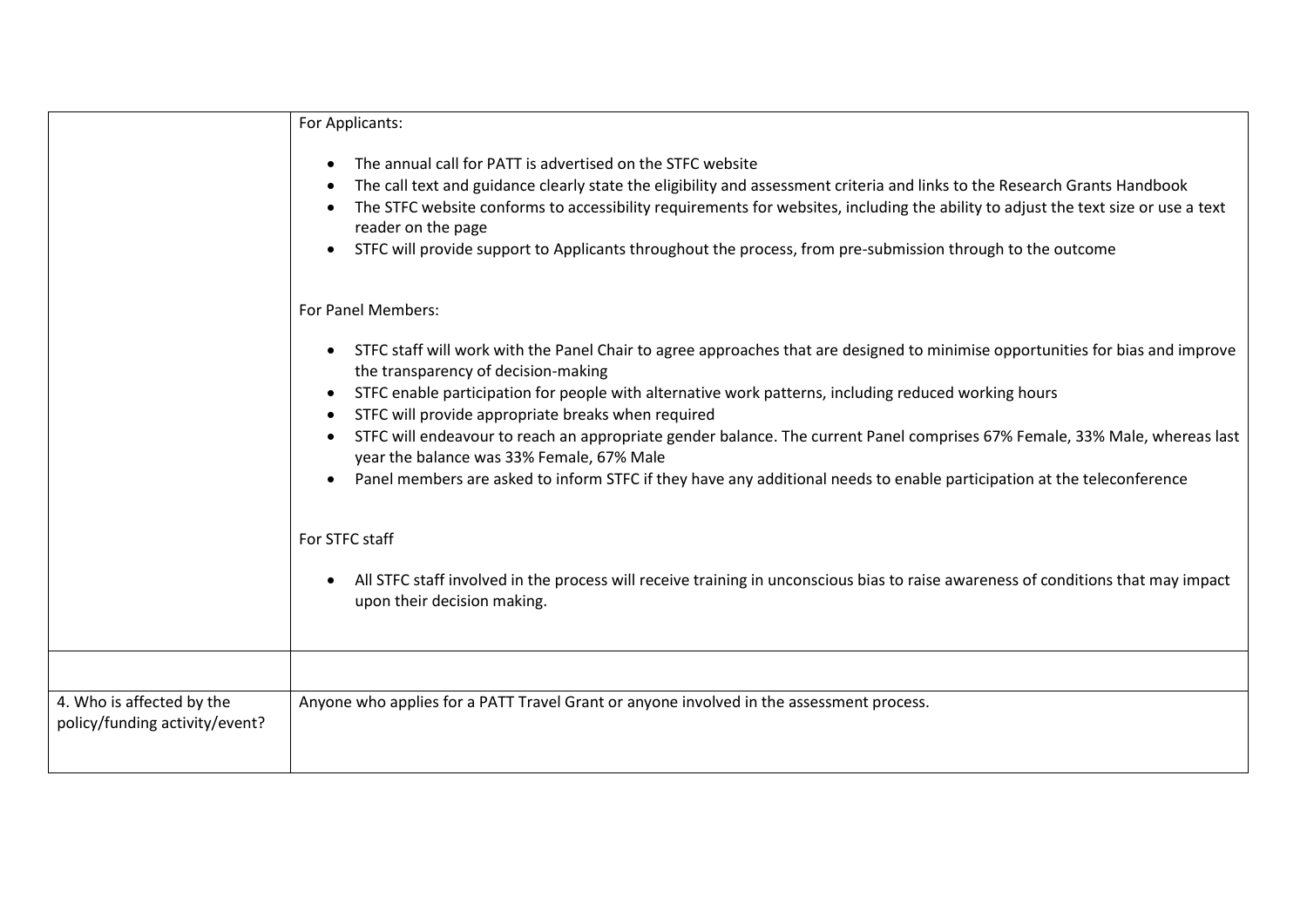| 5. Arrangements for monitoring<br>and reviewing actual impact of<br>the policy | STFC will review this equality impact assessment annually to identify any actions or interventions that are required to improve<br>diversity and inclusion.<br>STFC monitors and analyses data to better understand the diversity of its Community<br>STFC recognises the need to increase the diversity of its panel membership and takes a pro-active approach to meeting this<br>requirement.<br>Panel membership for each meeting is published on the website<br>Over the last three years (Jan 17 – December 20) 12% of Applicants were female and 88% male. The success rate for female Applicants<br>was 100% compared to 65% for males. The total number of applications for the period was 35 spread across multiple calls so volumes<br>are very low.<br>However PATT grants provide travel funds which are used to support all eligible members within a Research Group. Gender and<br>success rates are somewhat misleading as only a single Applicant is requested on PATT proposals despite supporting numerous<br>Academics within a group. |
|--------------------------------------------------------------------------------|------------------------------------------------------------------------------------------------------------------------------------------------------------------------------------------------------------------------------------------------------------------------------------------------------------------------------------------------------------------------------------------------------------------------------------------------------------------------------------------------------------------------------------------------------------------------------------------------------------------------------------------------------------------------------------------------------------------------------------------------------------------------------------------------------------------------------------------------------------------------------------------------------------------------------------------------------------------------------------------------------------------------------------------------------------|
|                                                                                |                                                                                                                                                                                                                                                                                                                                                                                                                                                                                                                                                                                                                                                                                                                                                                                                                                                                                                                                                                                                                                                            |

| Group      | Potential for positive | Examples of any evidence/data used | Action to address negative impact (e.g. adjustment to the policy)              |
|------------|------------------------|------------------------------------|--------------------------------------------------------------------------------|
|            | or negative impact?    |                                    |                                                                                |
|            |                        |                                    |                                                                                |
| Disability | Yes – negative impact  |                                    | STFC takes all necessary steps to ensure that electronic information is        |
|            |                        |                                    | accessible. STFC will respond to individual support needs on a case-by-case    |
|            |                        |                                    | basis.                                                                         |
|            |                        |                                    |                                                                                |
|            |                        |                                    | Going forward all panel meetings will be held via videoconferencing facilities |
|            |                        |                                    | such as Zoom (the UKRI Primary VC choice). STFC will take all reasonable steps |
|            |                        |                                    | to make adjustments to enable participation in virtual meetings. This can      |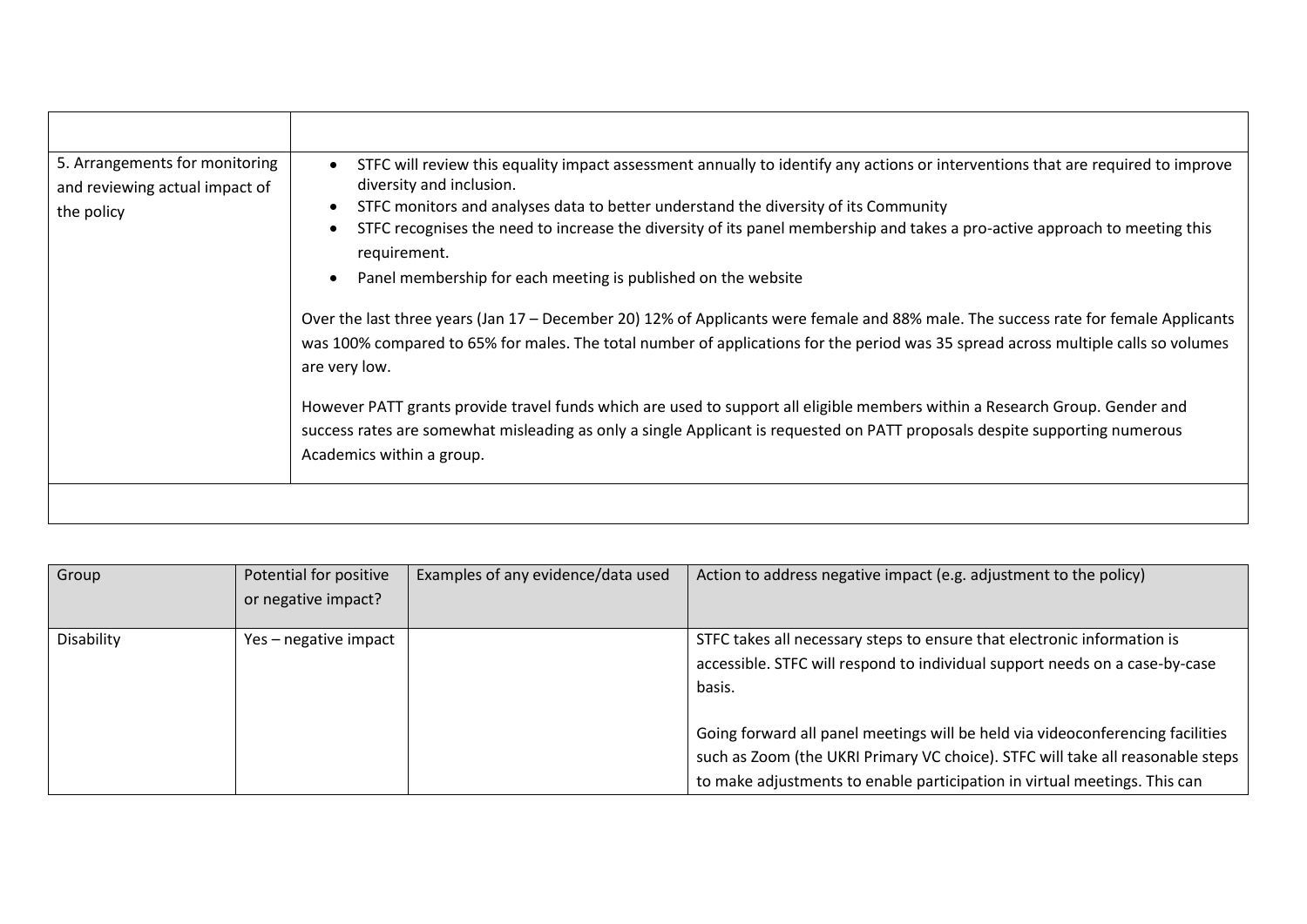|                     |                       | Applicants and/or reviewers with<br>visual disabilities or impairments may<br>find it difficult to access and review<br>electronic documentation.<br>Applicants or panel members with<br>mobility disabilities may face<br>difficulties in attending the panel<br>meetings.<br>Panel members with hearing<br>difficulties may find it hard to engage<br>in discussions.<br>Attendees with neuro-disabilities<br>may experience difficulties with<br>concentration during panel<br>assessments. | include, for example, use of screen readers, closed captioning, automatic<br>transcripts, and keyboard accessibility. More frequent breaks will be<br>scheduled in virtual meetings when required.<br>STFC will work with individuals to understand what help can be provided.<br>This could entail arranging a face-to-face meeting rather than a<br>teleconference<br>For virtual meetings, Zoom follows the latest accessibility standards to ensure<br>it is fully accessible for the latest screen readers. Where other VC<br>programmes are to be used, we will ensure this is also the case.<br>For virtual meetings, the use of closed captioning and automatic transcripts is<br>available with Zoom. We will make sure this is also the case where other VC<br>Programmes are to be used. |
|---------------------|-----------------------|------------------------------------------------------------------------------------------------------------------------------------------------------------------------------------------------------------------------------------------------------------------------------------------------------------------------------------------------------------------------------------------------------------------------------------------------------------------------------------------------|-----------------------------------------------------------------------------------------------------------------------------------------------------------------------------------------------------------------------------------------------------------------------------------------------------------------------------------------------------------------------------------------------------------------------------------------------------------------------------------------------------------------------------------------------------------------------------------------------------------------------------------------------------------------------------------------------------------------------------------------------------------------------------------------------------|
| Gender reassignment | Yes - negative impact | Information regarding gender<br>reassignment is not made available<br>throughout the peer review process.<br>However, this may become apparent<br>during the meeting stage or it may be<br>possible that panel members already<br>know this information or could<br>endeavour to seek it out.                                                                                                                                                                                                  | Panel members are required to follow best practice in taking positive steps to<br>safeguard funding decisions and are reminded of the conditions that may lead<br>to unconscious bias during the meeting.<br>STFC staff presence at meetings acts as an additional assurance to ensure<br>unbiased peer review                                                                                                                                                                                                                                                                                                                                                                                                                                                                                      |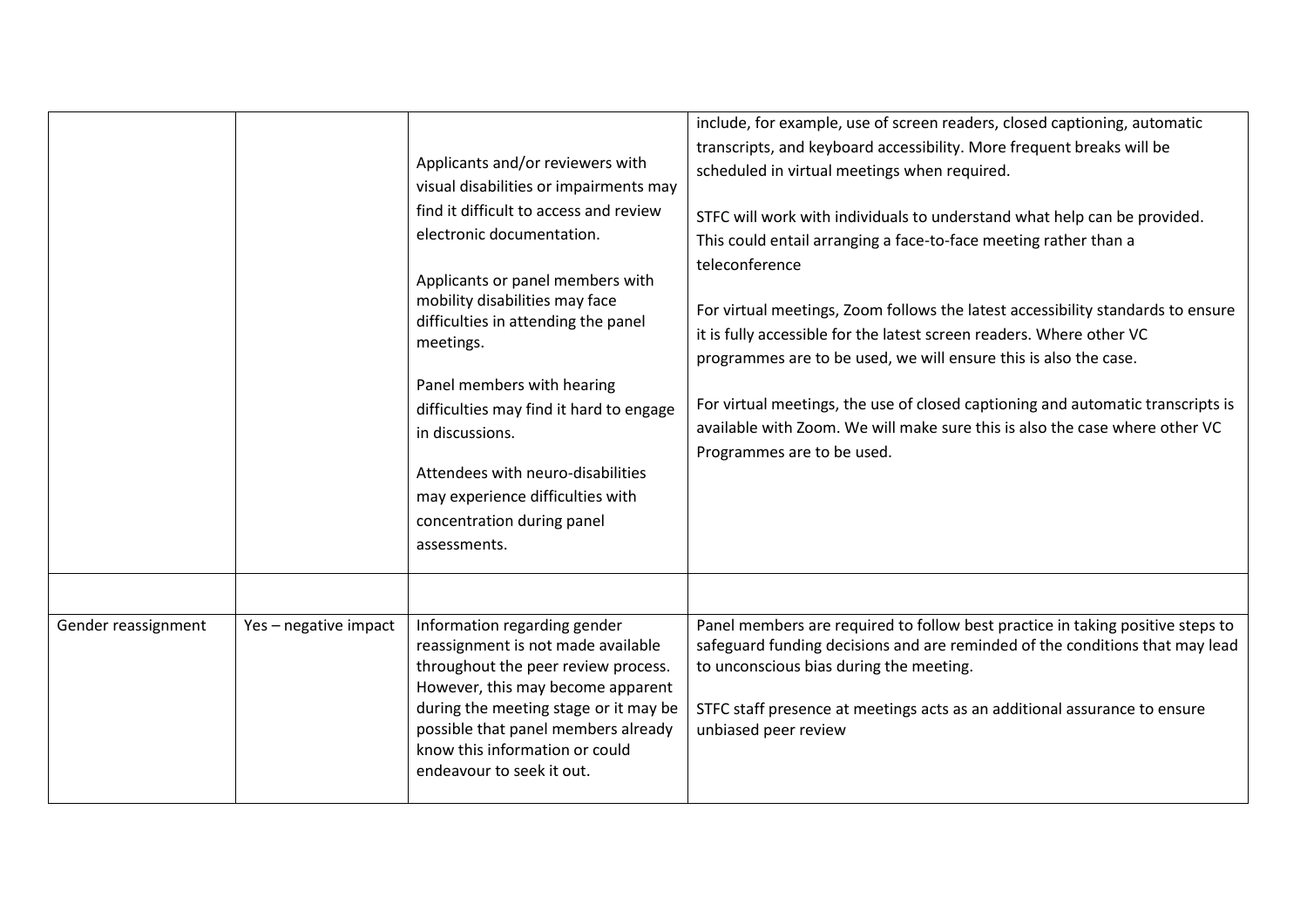| Marriage or civil<br>partnership                                                    | Yes - negative impact | Bias may be voiced in relation to new<br>partners starting a family therefore<br>not given as a high a priority                                                                                                                                                                                                                                                                                                                                                                                              | Panel members are required to follow best practice in taking positive steps to<br>safeguard funding decisions and are reminded of the conditions that may lead<br>to unconscious bias during each meeting.<br>STFC staff presence at meetings acts as an additional assurance to ensure<br>unbiased peer review.                                                                                                                                                                                                           |
|-------------------------------------------------------------------------------------|-----------------------|--------------------------------------------------------------------------------------------------------------------------------------------------------------------------------------------------------------------------------------------------------------------------------------------------------------------------------------------------------------------------------------------------------------------------------------------------------------------------------------------------------------|----------------------------------------------------------------------------------------------------------------------------------------------------------------------------------------------------------------------------------------------------------------------------------------------------------------------------------------------------------------------------------------------------------------------------------------------------------------------------------------------------------------------------|
| Pregnancy, Maternity,<br>Paternity, Nursing<br>mothers, Caring<br>responsibilities? | Yes - negative impact | Panel members who are pregnant or<br>on parental leave may find it difficult<br>to access the venue and /or<br>participate in meetings.<br>Nursing mothers may need additional<br>support in terms of suitable<br>accommodation or childcare<br>An applicant's career path and track<br>record may be criticised due to the<br>existence of several career breaks<br>due to maternity/paternity.<br>Panel members may face additional<br>childcare costs if having to work<br>outside of their normal hours. | Panel members are required to follow best practice in taking positive steps to<br>safeguard funding decisions and are reminded of the conditions that may lead<br>to unconscious bias during the meeting.<br>STFC staff presence at meeting acts as an additional assurance to ensure<br>unbiased peer review<br>STFC will liaise with panel members to identify and address barriers that may<br>prevent their participation in the process.<br>Whenever possible, the meeting will be scheduled to avoid school holidays |
|                                                                                     |                       |                                                                                                                                                                                                                                                                                                                                                                                                                                                                                                              |                                                                                                                                                                                                                                                                                                                                                                                                                                                                                                                            |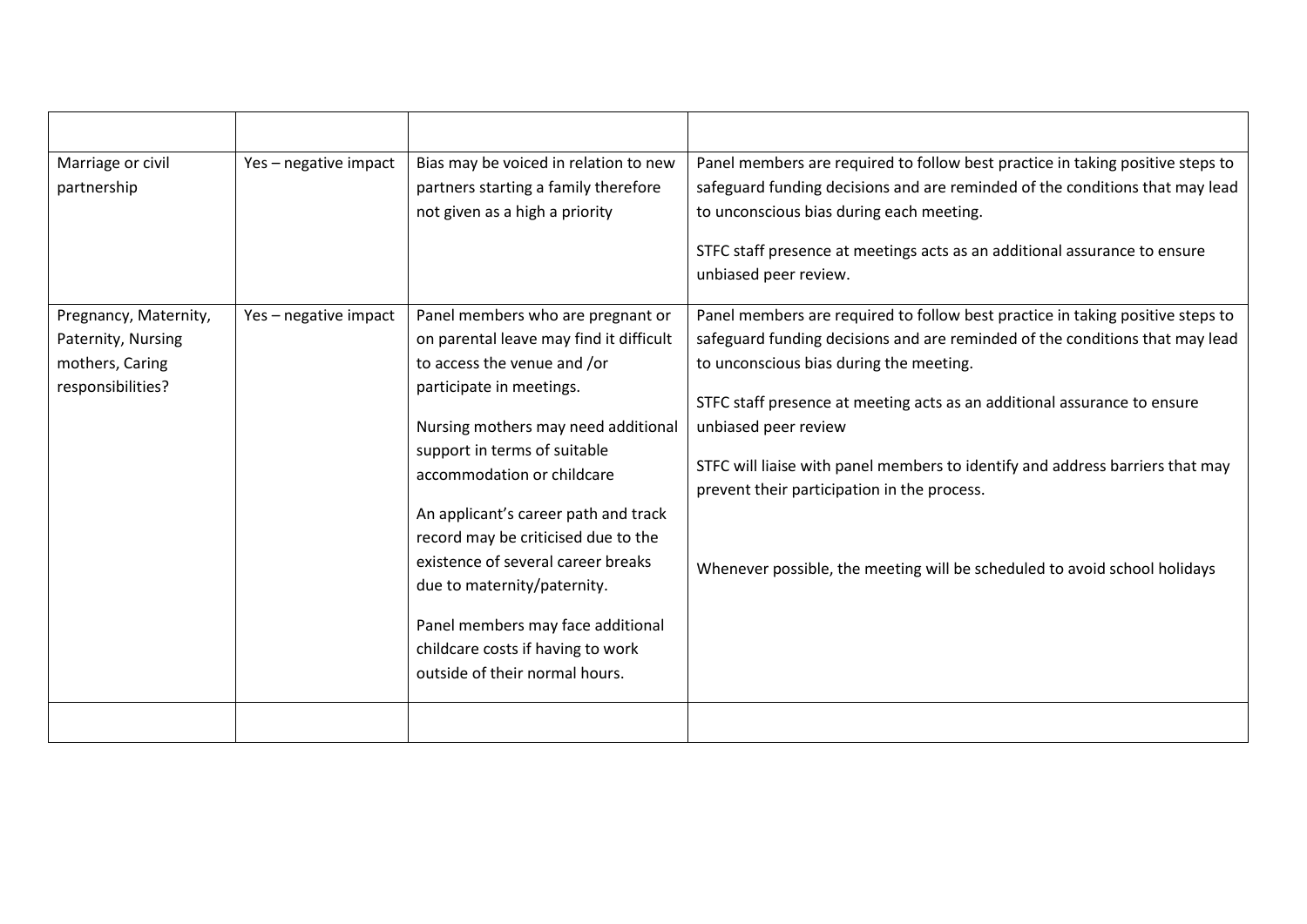| Race               | Yes - negative impact | Information regarding race is not<br>made available throughout the peer<br>review process. However, it may be<br>possible that panel members already<br>know this information or could<br>endeavour to seek it out. | Panel members are required to follow best practice in taking positive steps to<br>safeguard funding decisions and are reminded of the conditions that may lead<br>to unconscious bias during the meeting.<br>STFC staff presence at meetings acts as an additional assurance to ensure<br>unbiased peer review.                                                                                                                                                                                                                                                                                                                      |
|--------------------|-----------------------|---------------------------------------------------------------------------------------------------------------------------------------------------------------------------------------------------------------------|--------------------------------------------------------------------------------------------------------------------------------------------------------------------------------------------------------------------------------------------------------------------------------------------------------------------------------------------------------------------------------------------------------------------------------------------------------------------------------------------------------------------------------------------------------------------------------------------------------------------------------------|
| Religion or belief | Yes - negative impact | Panel members may be unable to<br>participate in meetings due to<br>religious observances<br>Panel members or attendees may<br>have specific dietary requirements<br>due to religious belief.                       | Panel members are required to follow best practice in taking positive steps to<br>safeguard funding decisions and are reminded of the conditions that may lead<br>to unconscious bias during the meeting.<br>STFC staff presence at meetings acts as an additional assurance to ensure<br>unbiased peer review.<br>Consideration will be given to the timing of meetings so that Panel members<br>from different religious communities can attend if requested.<br>STFC consult with all Panel members to understand and cater for their<br>requirements for participation. Ensure the venue caters for all dietary<br>requirements. |
| Sexual orientation | Yes - negative impact | Information regarding sexual<br>orientation is not made available<br>throughout the peer review process.<br>However, it may be possible that<br>panel members already know this                                     | Panel members are required to follow best practice in taking positive steps to<br>safeguard funding decisions and are reminded of the conditions that may lead<br>to unconscious bias during the meeting.<br>STFC staff presence at meetings acts as an additional assurance to ensure<br>unbiased peer review.                                                                                                                                                                                                                                                                                                                      |